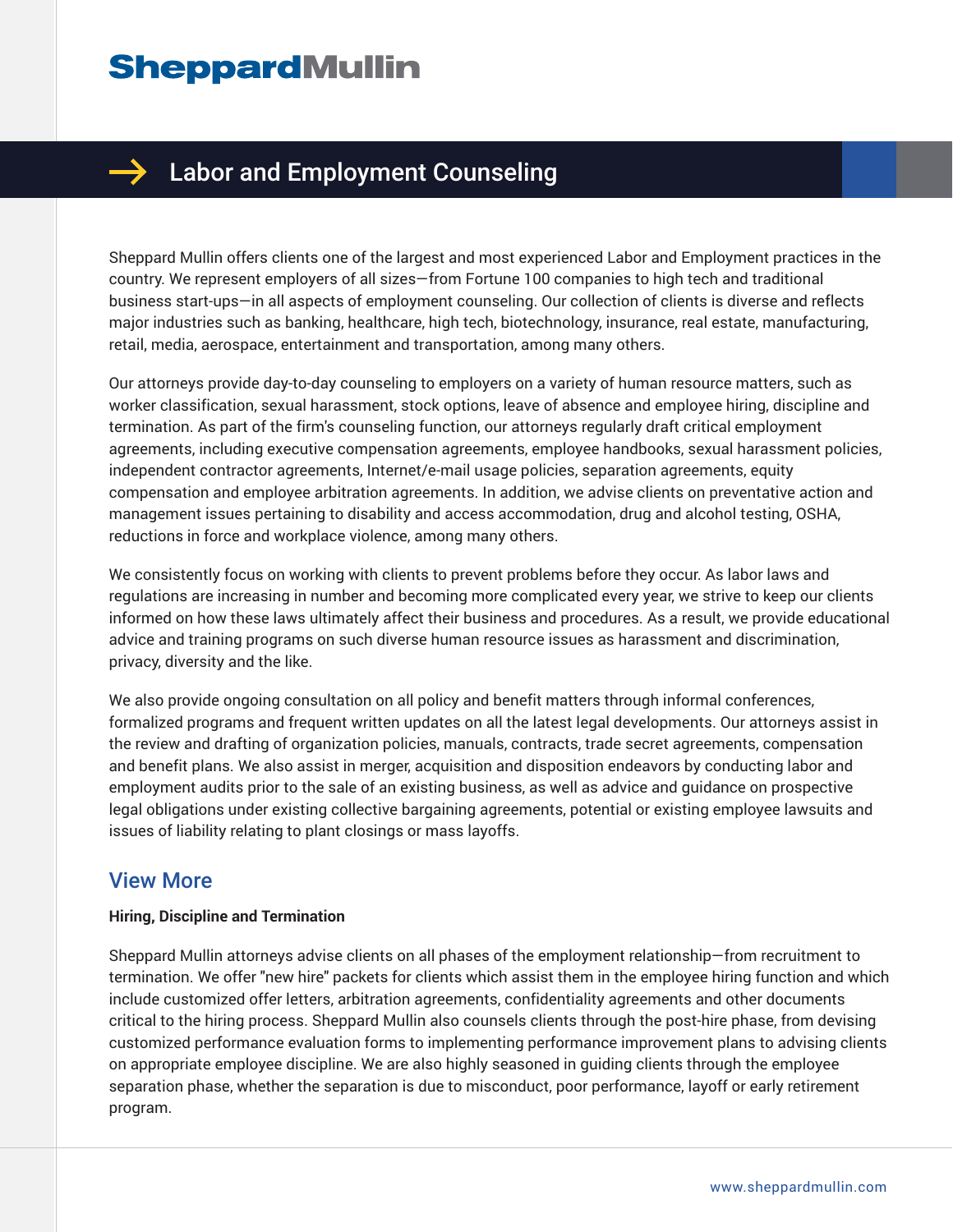#### **Handbooks and Personnel Manuals**

As part of an employer's critical employment infrastructure, handbooks and manuals communicate core information to employees and, when done properly, can serve as a company's best defense in employment law disputes. Sheppard Mullin constantly monitors the ever-changing employment law landscape, and we continually update clients on employment law developments to ensure that handbooks and manuals stay current.

#### **Wage and Hour Regulations**

Many of our Labor and Employment attorneys are recognized experts in this area. For example, we literally "wrote the book" on wage/hour law for California employers. Federal and state wage/hour regulations involve every aspect of the employment relationship, including minimum wage law, exemptions, overtime, work hours, dress codes and uniforms, tools, reporting pay, holiday and vacation pay, pay upon termination, pay days, etc.

Sheppard Mullin also remains current on all changes to the wage and hour laws and how it affects the daily operations of our clients' businesses. The firm regularly represents clients before the California Division of Labor Standards Enforcement ("DLSE"), the New York Division of Labor Standards and the federal Department of Labor ("DOL"). We have also resolved potential challenges at both the administrative level and in state and federal courts.

#### **Harassment Investigation and Training**

Sheppard Mullin is a recognized leader in providing sexual harassment training to companies and their employees. Our Labor and Employment attorneys have published articles and lectured extensively on the subject of sexual harassment. We understand sexual harassment law and all of its nuances. No one company is the same as another. Our attorneys assist in devising a customized sexual harassment program tailored especially for each unique workforce, industry and culture.

Employers want to conduct prompt, thorough and fair investigations whenever an employee makes an allegation of sexual or other harassment. Our Labor and Employment attorneys have substantial experience conducting legally mandated investigations and coordinating investigations done by outside consultants.

#### **Employment Agreements and Executive Compensations**

Our Labor and Employment attorneys draft all types of employment agreements. We have expertise drafting independent contractor agreements, executive employment agreements, consulting services agreements, incentive and non-qualifying stock option agreements, confidentiality/non-disclosure agreements, employee privacy statements, mandatory arbitration agreements, non-solicitation agreements and all other types of employment related agreements.

Companies are often faced with creating compensation programs for talented employees and executives in order to attract and retain crucial talent. Our attorneys assist organizations to establish tailored incentive and compensation plans to win and keep the executives its competition wants most. We advise on establishing compensation plans designed to advance company interests, while at the same time rewarding employees for productive contributions. We draft stock option plans and establish procedures for administering such plans. We also assist employers in developing tailored bonus and commission plans that reward employees for contributing to the growth and increased revenue of an organization.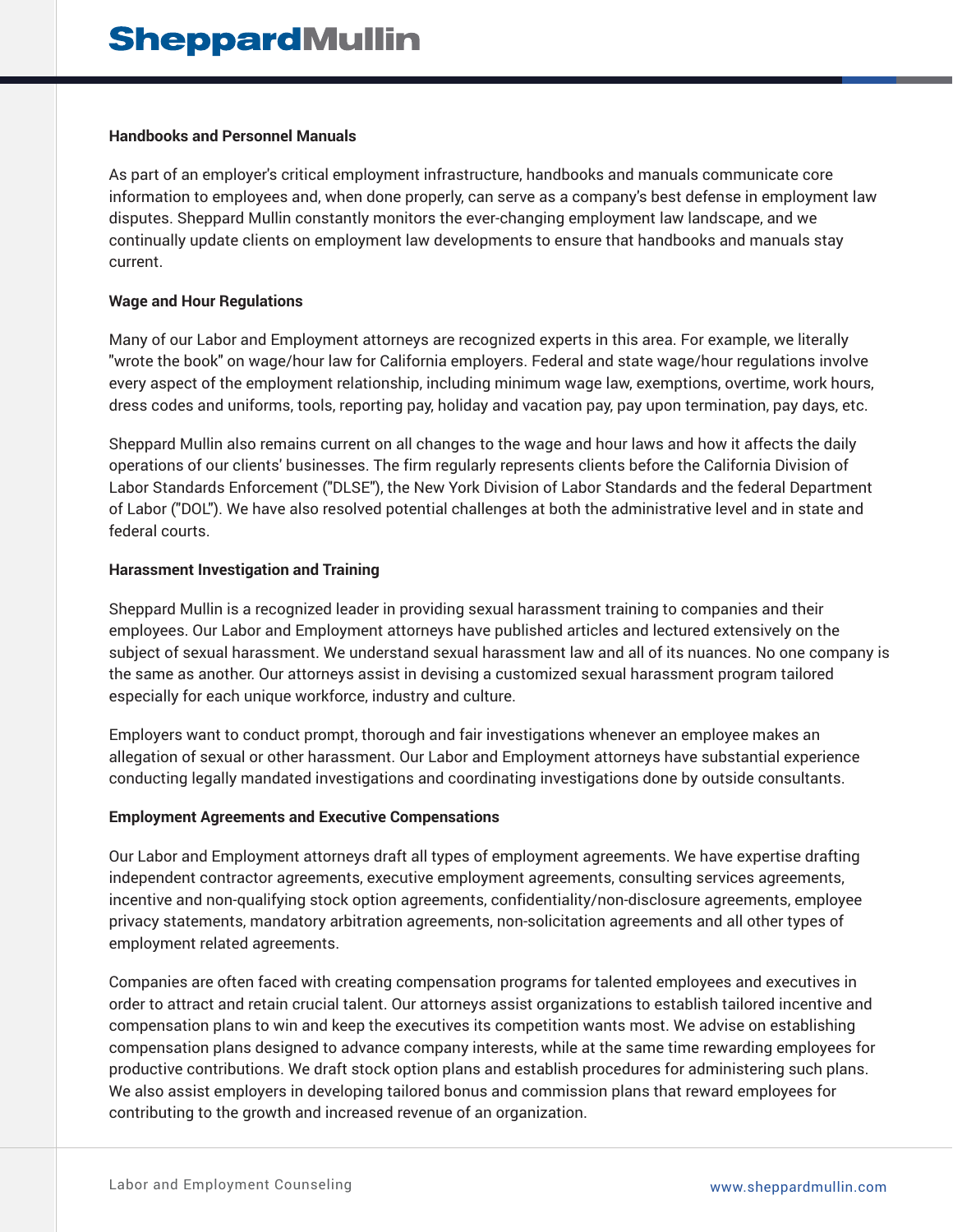## **SheppardMullin**

Our approach to employment and executive contracts takes into consideration the current market standards of a variety of different industries, as well as the relevant tax, securities and intellectual property issues prevalent in today's work environment.

#### **Employee Benefits**

Sheppard Mullin has represented employers, plan sponsors, investment managers, plan fiduciaries, plan trustees and syndicators of investment vehicles in connection with all aspects of qualified and nonqualified retirement plans and employee benefit matters under the Employee Retirement Income Security Act of 1974 ("ERISA") and the Internal Revenue Code of 1986. As a result, we have had the opportunity to analyze issues, provide advice, draft documents and negotiate positions from many different perspectives. Our well rounded expertise in this highly complex area of the law has benefited our clients for the last several decades. Our experience includes:

- Defined contribution and benefit plans
- Profit sharing and 401(k) plans
- Supplemental executive retirement plans ("SERPs")
- Employee Stock Ownership Plans ("ESOPs")
- Rabbi trusts
- Deferred compensation plans
- Split dollar plans
- 403(b) tax sheltered annuities
- Self funded and insured health and welfare benefit plans

Our advice spans the design, implementation and administration of all such plans. It includes all work associated with the defense of employee benefit disputes, the evaluation of benefit claims and securing determinations from the Internal Revenue Service and, where necessary, the Department of Labor.

#### **Affirmative Action**

Executive Order 11246 requires most federal contractors to take affirmative action to recruit, hire and promote women and minorities whenever those groups are "underutilized" in the employer's work force. This program is administered and enforced by the Office of Federal Contract Compliance Programs ("OFCCP"). This highly specialized area of human resource management generally involves two categories of legal input and involvement: drafting the affirmative action plan ("AAP") and interfacing with the OFCCP.

Our Labor and Employment attorneys' expertise spans drafting these plans from scratch to simply reviewing and approving annual updates. Careful drafting and/or review of the AAP is critical to efficiently passing OFCCP scrutiny, as well as reducing litigation risks in Title VII cases. Preparation and knowledge are critical to the audit and negotiation process. We have developed an effective and economical approach to OFCCP audits. We assist our clients in preparing for the audit, counseling managers who are to be interviewed, and assisting at all stages of dialogue and negotiation with the OFCCP.